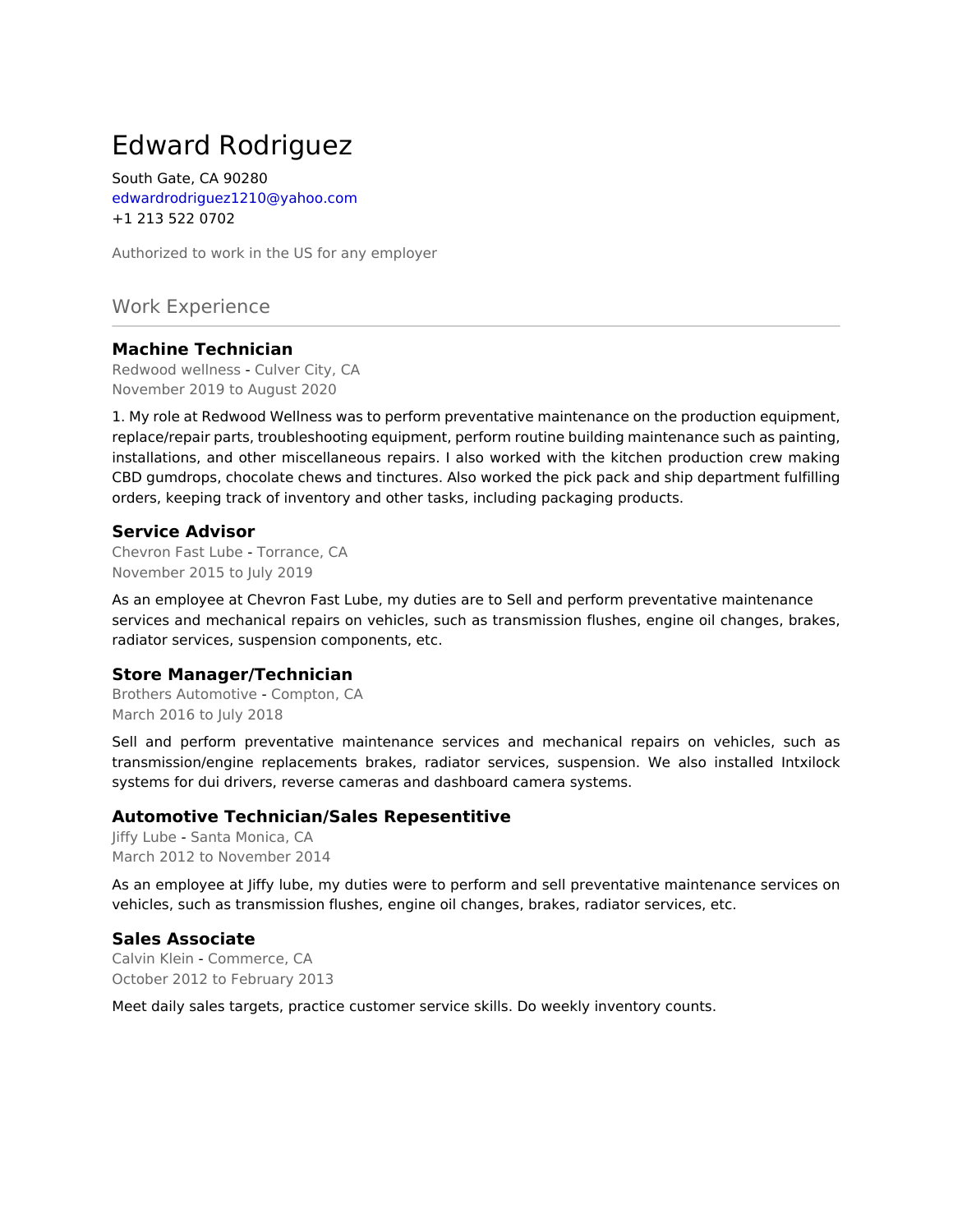# **Education**

# **High school or equivalent**

International Studies Learning Center - South Gate, CA August 2008 to February 2012

# **Skills**

- RETAIL SALES
- CUSTOMER SERVICE
- Management
- Sales
- Suspension
- Transmissions
- Brake Repair
- Automotive Repair
- Oil Change
- Handyman Experience (2 years)
- Painting (2 years)
- Mechanical Knowledge
- Automotive Diagnostics
- Landscape Maintenance
- Facilities Maintenance
- Tire Service
- Mechanic Experience
- Vehicle Maintenance
- Equipment Repair
- Service Technician Experience
- DATA ENTRY
- Kitchen experience (2 years)

# Certifications and Licenses

# **Food Handler Certification**

# Assessments

# **Basic Maintenance and Repair — Highly Proficient**

August 2020

Performing basic repairs and maintenance for apartment complexes, office buildings, and other facilities